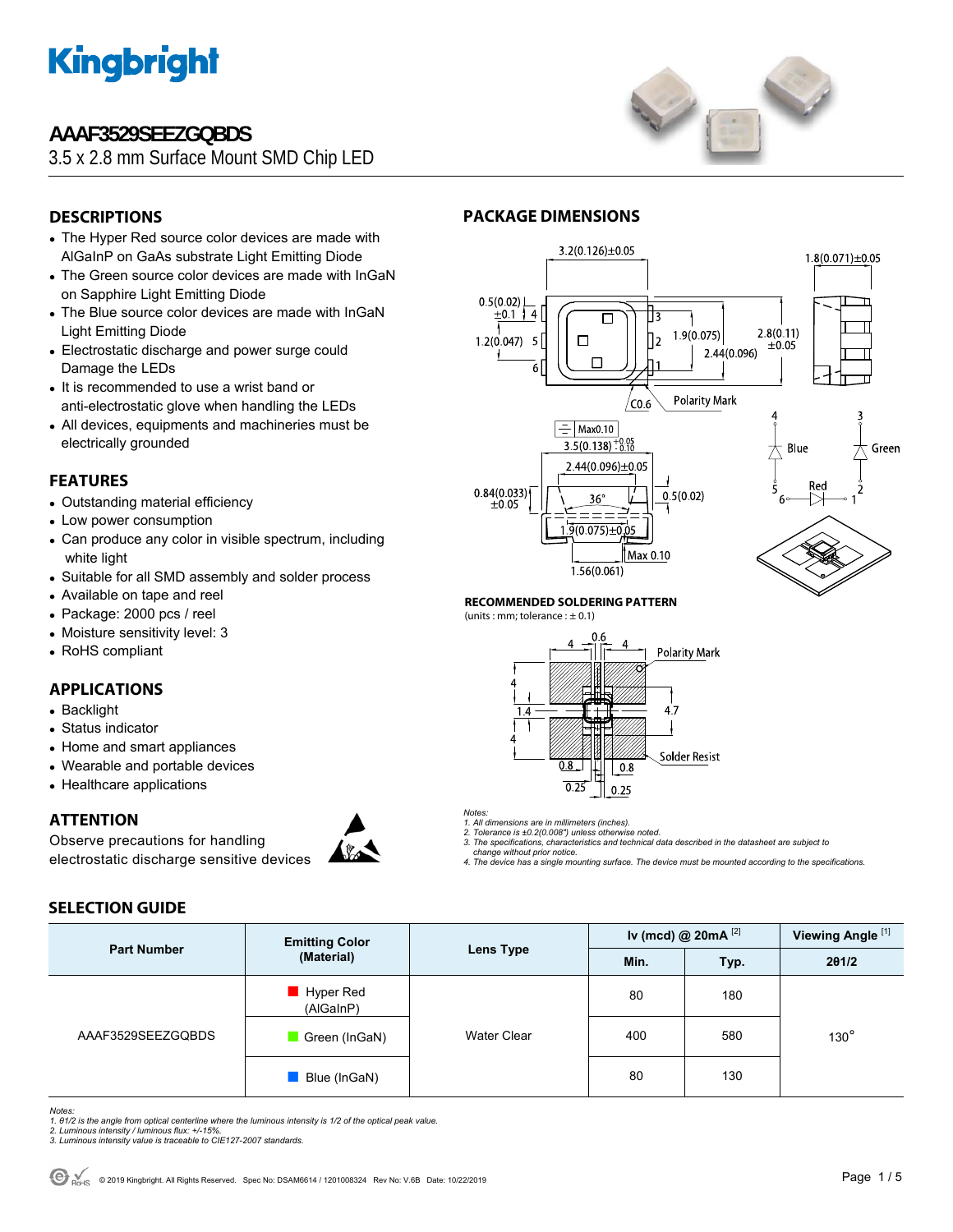#### **ELECTRICAL / OPTICAL CHARACTERISTICS at T<sub>A</sub>=25°C**

| <b>Parameter</b>                                                                            |                            |                                          | Value                      |                          |                       |  |
|---------------------------------------------------------------------------------------------|----------------------------|------------------------------------------|----------------------------|--------------------------|-----------------------|--|
|                                                                                             | Symbol                     | <b>Emitting Color</b>                    | Typ.                       | Max.                     | Unit                  |  |
| Wavelength at Peak Emission $I_F$ = 20mA                                                    | $\lambda_{\rm peak}$       | <b>Hyper Red</b><br>Green<br><b>Blue</b> | 630<br>515<br>460          | $\overline{\phantom{a}}$ | nm                    |  |
| Dominant Wavelength $I_F = 20 \text{mA}$                                                    | $\lambda_{\text{dom}}$ [1] | <b>Hyper Red</b><br>Green<br><b>Blue</b> | 621<br>525<br>465          | $\overline{a}$           | nm                    |  |
| Spectral Bandwidth at 50% $\Phi$ REL MAX<br>$I_F = 20mA$                                    | Δλ                         | <b>Hyper Red</b><br>Green<br><b>Blue</b> | 20<br>35<br>25             | $\overline{a}$           | nm                    |  |
| Capacitance                                                                                 | C                          | <b>Hyper Red</b><br>Green<br><b>Blue</b> | 25<br>45<br>100            | $\overline{\phantom{a}}$ | pF                    |  |
| Forward Voltage $I_F$ = 20mA                                                                | $V_F$ <sup>[2]</sup>       | <b>Hyper Red</b><br>Green<br><b>Blue</b> | 2.0<br>3.3<br>3.3          | 2.5<br>4.1<br>4.0        | $\vee$                |  |
| Reverse Current ( $V_R$ = 5V)                                                               | $I_R$                      | <b>Hyper Red</b><br>Green<br><b>Blue</b> | $\overline{\phantom{0}}$   | 10<br>50<br>50           | μA                    |  |
| Temperature Coefficient of $\lambda_{peak}$<br>$I_F$ = 20mA. -10°C < T < 85°C               | $TC_{\lambda peak}$        | <b>Hyper Red</b><br>Green<br><b>Blue</b> | 0.13<br>0.05<br>0.04       |                          | $nm$ <sup>o</sup> $C$ |  |
| Temperature Coefficient of $\lambda_{\text{dom}}$<br>$I_F = 20mA$ , -10°C $\le T \le 85$ °C | $TC_{\lambda dom}$         | <b>Hyper Red</b><br>Green<br><b>Blue</b> | 0.06<br>0.03<br>0.03       | $\overline{\phantom{a}}$ | $nm$ <sup>o</sup> $C$ |  |
| Temperature Coefficient of $V_F$<br>$I_F = 20mA$ , -10°C $\le T \le 85$ °C                  | $TC_{V}$                   | <b>Hyper Red</b><br>Green<br><b>Blue</b> | $-1.9$<br>$-2.9$<br>$-2.9$ |                          | $mV$ <sup>°</sup> C   |  |

*Notes:* 

*1. The dominant wavelength (λd) above is the setup value of the sorting machine. (Tolerance λd: ±1nm. )* 

*2. Forward voltage: ±0.1V. 3. Wavelength value is traceable to CIE127-2007 standards.* 

*4. Excess driving current and / or operating temperature higher than recommended conditions may result in severe light degradation or premature failure.* 

#### **ABSOLUTE MAXIMUM RATINGS at T<sub>A</sub>=25°C**

| <b>Parameter</b>                             | Symbol                   | Value            |       |             |               |
|----------------------------------------------|--------------------------|------------------|-------|-------------|---------------|
|                                              |                          | <b>Hyper Red</b> | Green | <b>Blue</b> | <b>Unit</b>   |
| Power Dissipation                            | $P_D$                    | 125              | 123   | 120         | mW            |
| Reverse Voltage                              | $V_{R}$                  | 5                | 5     | 5           | V             |
| Junction Temperature                         | $T_j$                    | 115              | 115   | 115         | °C            |
| <b>Operating Temperature</b>                 | $T_{op}$                 | $-40$ to $+85$   |       |             | °C            |
| Storage Temperature                          | $T_{\text{stg}}$         | $-40$ to $+85$   |       |             | °C            |
| DC Forward Current                           | lF.                      | 50               | 30    | 30          | mA            |
| <b>Peak Forward Current</b>                  | $I_{FM}$ <sup>[1]</sup>  | 195              | 150   | 150         | mA            |
| Electrostatic Discharge Threshold (HBM)      | $\overline{\phantom{a}}$ | 3000             | 450   | 250         | V             |
| Thermal Resistance (Junction / Ambient)      | $R_{th}$ JA $^{[2]}$     | 300              | 360   | 380         | $\degree$ C/W |
| Thermal Resistance (Junction / Solder point) | $R_{th}$ JS $^{[2]}$     | 160              | 250   | 250         | $\degree$ C/W |

*Notes:* 

<sup>1. 1/10</sup> Duty Cycle , 0.1ms Pulse Width .<br>2. R<sub>th JA</sub>, R<sub>th JS</sub> Results from mounting on PC board FR4 (pad size≥16 mm<sup>2</sup> per pad).<br>3. Relative humidity levels maintained between 40% and 60% in production area are recommend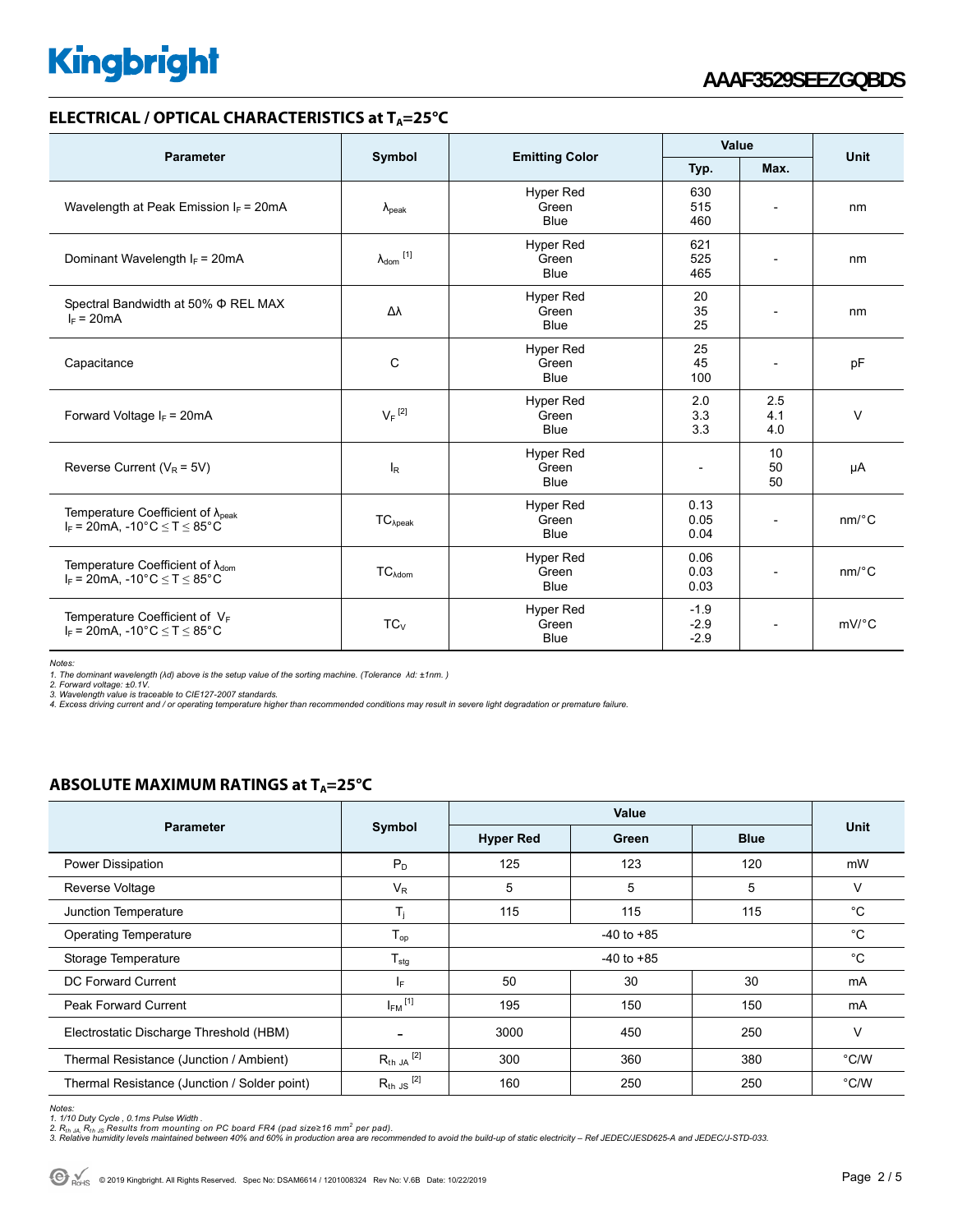### **AAAF3529SEEZGQBDS**

### **TECHNICAL DATA**



#### **SPATIAL DISTRIBUTION**



**Forward Current vs. Forward Voltage** 50  $T_a = 25 °C$ 40 Forward current (mA) Forward current (mA) 30 20 10  $\Omega$ 1.5 1.7 1.9 2.1 2.3 2.5 Forward voltage (V)

#### **HYPER RED**









**Forward Current vs. Forward Voltage** 50  $T_a = 25 °C$ 40 Forward current (mA) Forward current (mA) 30 20 10 0 2.0 2.4 2.8 3.2 3.6 4.0 Forward voltage (V)

> **Forward Current vs. Forward Voltage**



**Forward Current Derating Curve Luminous Intensity vs.** 

50 Luminous intensity normalised Luminous intensity normalised 40 30 20 10 0 -40 -20 0 20 40 60 80 100 Ambient temperature (°C)

#### **Ambient Temperature**



**BLUE** 

**GREEN** 

Permissible forward current (mA)

Permissible forward current (mA)

Permissible forward current (mA)

Permissible forward current (mA)





**Luminous Intensity vs. Forward Current**







**Ambient Temperature**



C ROHS © 2019 Kingbright. All Rights Reserved. Spec No: DSAM6614 / 1201008324 Rev No: V.6B Date: 10/22/2019 **Page 3 / 5 Page 3 / 5** 

Luminous intensity normalised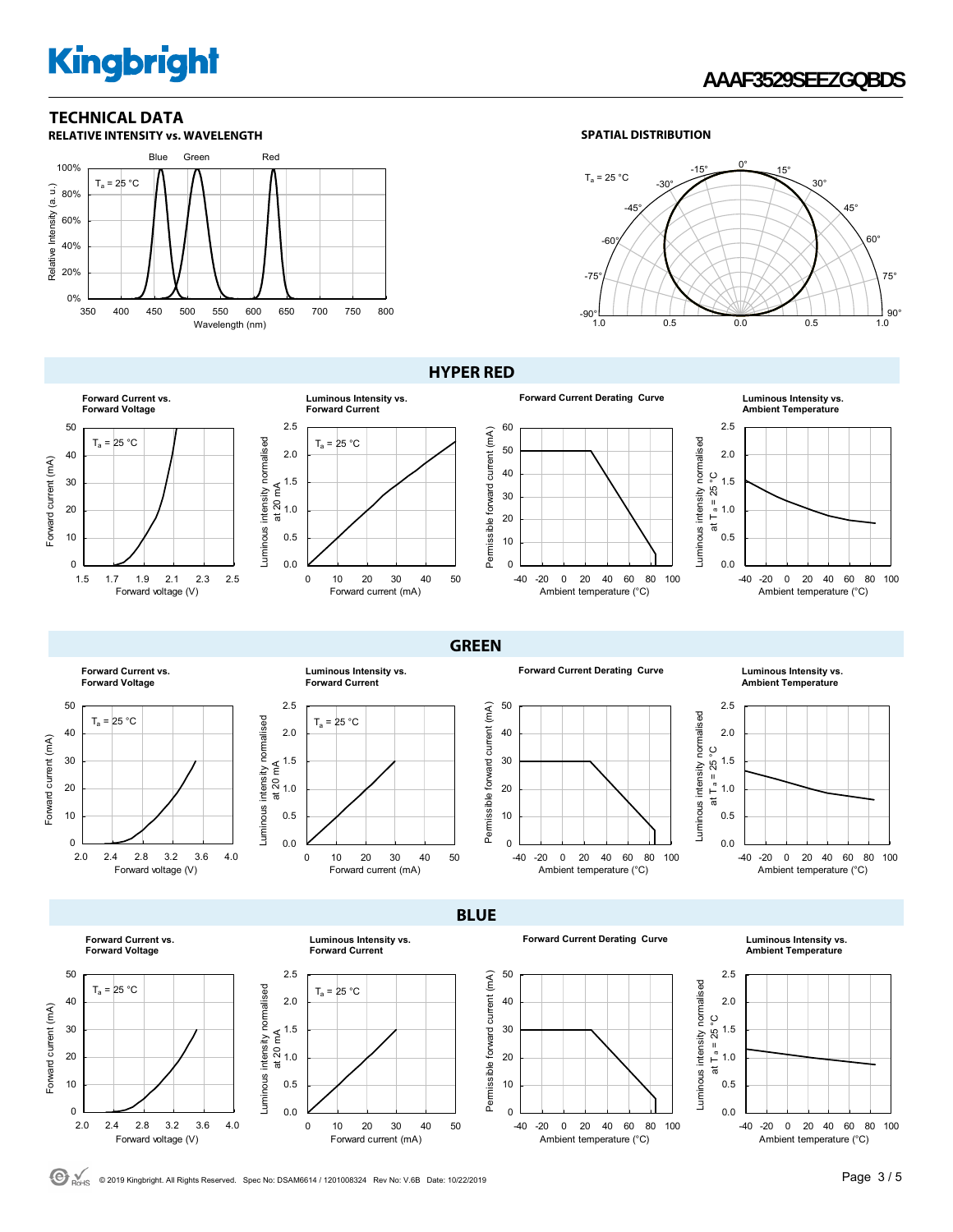## **AAAF3529SEEZGQBDS**

#### **REFLOW SOLDERING PROFILE for LEAD-FREE SMD PROCESS**



#### **TECHNICAL DATA** TAPE SPECIFICATIONS (units : mm)



#### **REEL DIMENSION** (units : mm)





#### **PACKING & LABEL SPECIFICATIONS**



Notes:<br>1. Don't cause stress to the LEDs while it is exposed to high temperature.<br>2. The maximum number of reflow soldering passes is 2 times.<br>3. Reflow soldering is recommended. Other soldering methods are not recommended